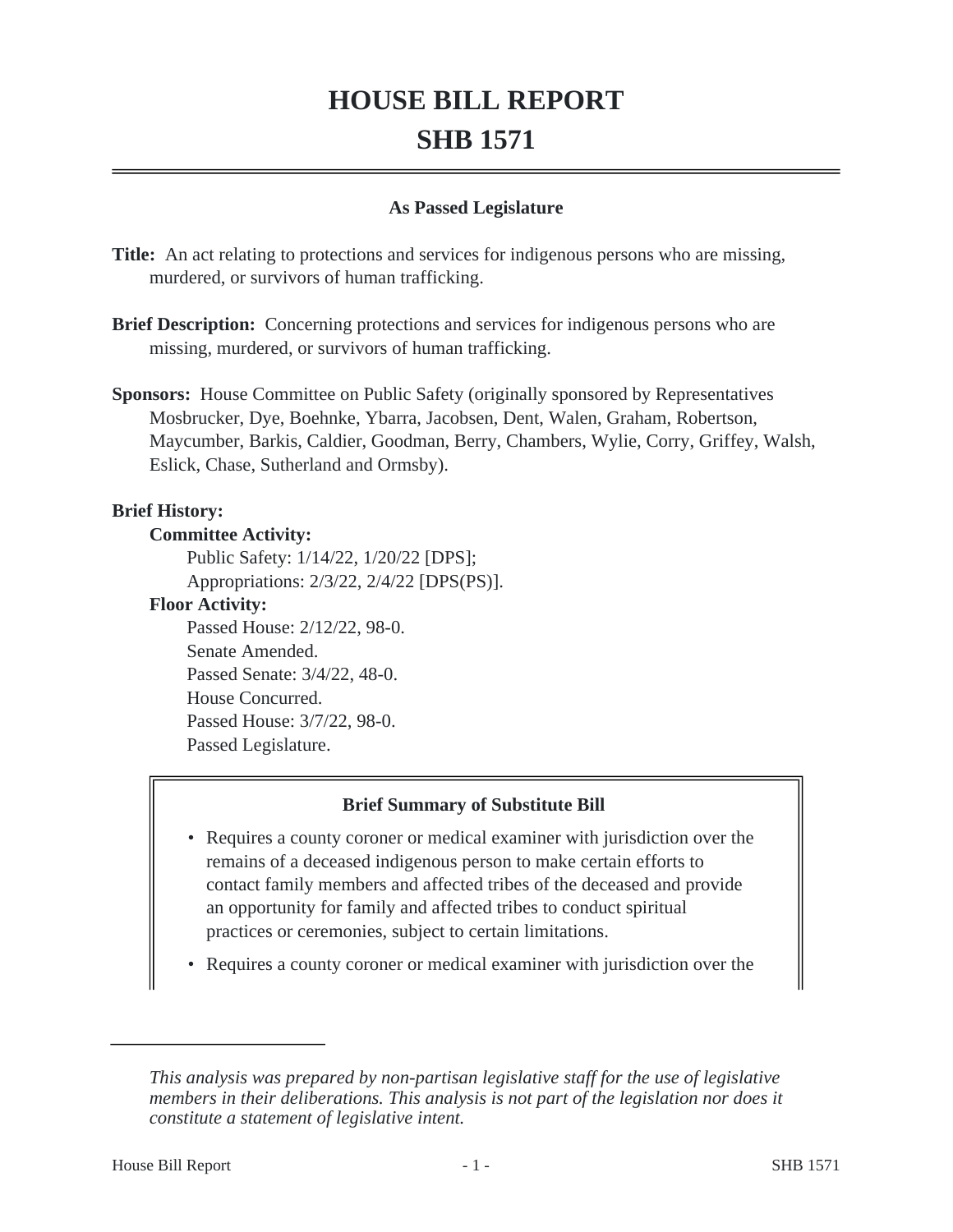remains of a deceased indigenous person to make certain efforts to contact the deceased person's family and facilitate return of the remains prior to entrusting the remains to a funeral home.

- Requires the Department of Commerce's Office of Crime Victims Advocacy to establish two grant programs related to services and resources for indigenous survivors of human trafficking.
- Provides that, upon knowledge from certain authorities that a person in custody or being released from custody at a jail is the subject of a missing person's report, the jail is required to notify the agency of original jurisdiction for the missing person's report.

#### **HOUSE COMMITTEE ON PUBLIC SAFETY**

**Majority Report:** The substitute bill be substituted therefor and the substitute bill do pass. Signed by 13 members: Representatives Goodman, Chair; Johnson, J., Vice Chair; Mosbrucker, Ranking Minority Member; Klippert, Assistant Ranking Minority Member; Davis, Graham, Griffey, Hackney, Orwall, Ramos, Simmons, Thai and Young.

**Staff:** Corey Patton (786-7388).

#### **HOUSE COMMITTEE ON APPROPRIATIONS**

**Majority Report:** The substitute bill by Committee on Public Safety be substituted therefor and the substitute bill do pass. Signed by 33 members: Representatives Ormsby, Chair; Bergquist, Vice Chair; Gregerson, Vice Chair; Macri, Vice Chair; Stokesbary, Ranking Minority Member; Chambers, Assistant Ranking Minority Member; Corry, Assistant Ranking Minority Member; MacEwen, Assistant Ranking Minority Member; Boehnke, Caldier, Chandler, Chopp, Cody, Dolan, Dye, Fitzgibbon, Frame, Hansen, Harris, Hoff, Jacobsen, Johnson, J., Lekanoff, Pollet, Rude, Ryu, Schmick, Senn, Springer, Steele, Stonier, Sullivan and Tharinger.

**Staff:** Jessica Van Horne (786-7288).

#### **Background:**

#### County Coroners and Medical Examiners.

Every county in Washington has a coroner or medical examiner to investigate deaths, conduct inquests, order autopsies, and to determine cause of death in certain cases. The coroner or medical examiner has jurisdiction of bodies of all deceased persons who come to their death through a variety of circumstances. They may authorize an autopsy or postmortem in any case in which the coroner or medical examiner has jurisdiction over the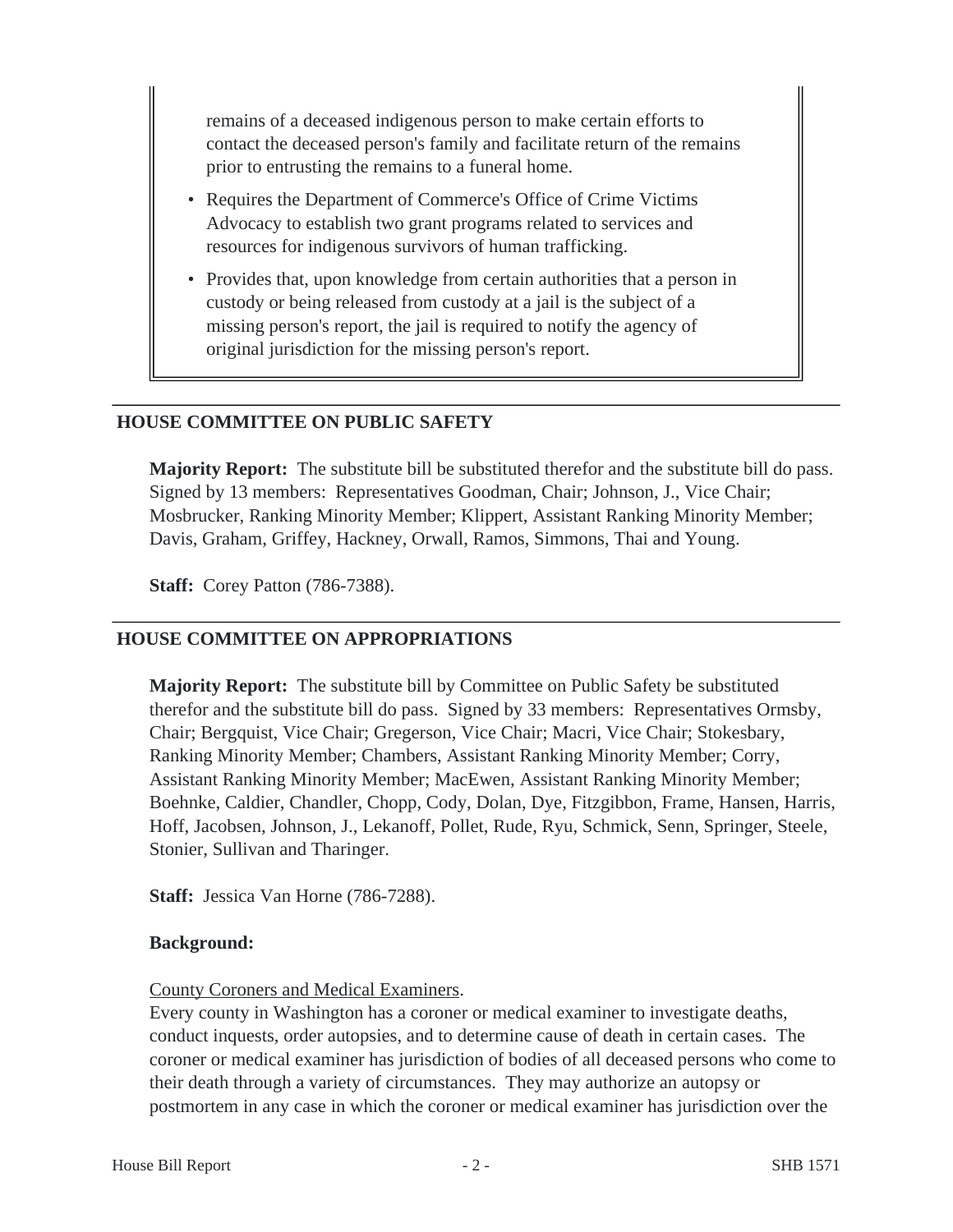body. Records of the autopsies or postmortems are confidential and may only be released to those parties authorized by statute.

Whenever a person dies within a county without making prior plans for the disposition of his or her body, and there is no other person willing to provide for the disposition of the body, the county coroner must cause such body to be entrusted to a funeral home in the county where the body is found.

## Office of Crime Victims Advocacy.

The Department of Commerce's Office of Crime Victims Advocacy advocates on behalf of victims obtaining services and resources, administers grant funding for community programs working with victims of crimes, assists communities in planning and implementing services for crime victims, and advises local and state government agencies of practices, policies, and priorities which impact crime victims.

## National and State Crime Information Centers.

The National Crime Information Center is a computerized index of criminal justice information, including information about missing persons, available to federal, state, and local law enforcement and other criminal justice agencies. The Washington State Patrol operates the Washington State Crime Information Center, which serves to coordinate crime information for all law enforcement agencies in Washington state.

## **Summary of Substitute Bill:**

## County Coroners and Medical Examiners.

County coroners or medical examiners with jurisdiction over the human remains of an indigenous person must cooperate with law enforcement to attempt to identify and contact family members and any affected tribes prior to disturbance of the remains, except as necessary in the interest of safety or to preserve evidence for an ongoing criminal investigation. The attempt to make contact must include an attempt to facilitate contact through the regional liaison for missing and murdered indigenous persons within 10 days of the coroner or medical examiner receiving jurisdiction over the remains.

The coroner or medical examiner is required to allow a family member or tribal representative to visit the remains for the purpose of conducting spiritual practices or ceremonies in accordance with the indigenous person's passing. A family member or representative's activities may not interfere with or jeopardize an ongoing criminal investigation. The lead investigator from the law enforcement agency of jurisdiction and the coroner or medical examiner must provide the family member or representative with a list of conduct the family member or representative is prohibited from doing when interacting with the remains, including an explanation of why the conduct is prohibited.

The coroner or medical examiner must also make reasonable efforts to contact family members of the deceased prior to entrusting the body to a funeral home, including an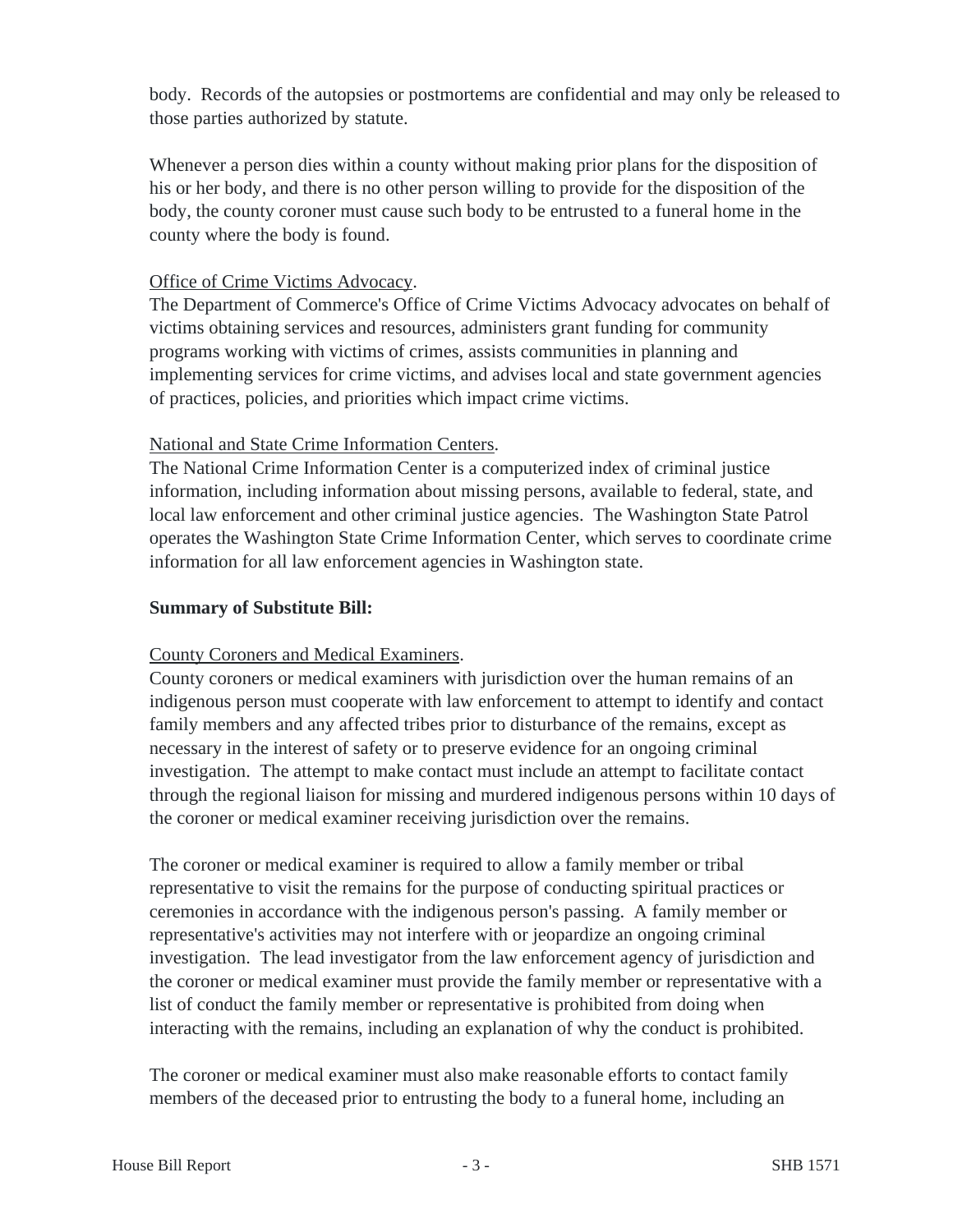attempt to facilitate contact through the regional liaison for missing and murdered indigenous persons within 10 days of the coroner or medical examiner receiving jurisdiction over the remains. Upon a family member's written request, the coroner or medical examiner must provide an estimated timeframe for returning the body to the family, unless doing so would jeopardize an ongoing criminal investigation.

Grant Program—Wraparound Services for Indigenous Survivors of Trafficking. Subject to the availability of funding, the Office of Crime Victims Advocacy (OCVA) must establish a competitive grant program to award funding to an eligible public agency, federally recognized tribe, nonprofit community group, or nonprofit treatment provider to establish a pilot project providing wraparound services to indigenous survivors of trafficking by September 1, 2022.

The grant recipient must use the grant funds to develop or maintain a center capable of providing wraparound services to at least 50 indigenous persons who are survivors of trafficking, including:

- short-term and long-term shelter;
- food:
- nonemergency health care;
- mental health counseling and treatment;
- substance abuse prevention, assessment, and treatment;
- case management and care coordination;
- education and special education services;
- vocational training;
- legal services, protection, and advocacy; and
- transportation.

The grant recipient must provide a report to the Department of Commerce (Commerce) on the results of the pilot project by October 1, 2023. Commerce must provide a report on the pilot project to the Governor and appropriate committees of the Legislature by December 1, 2023. The grant program expires January 1, 2024.

Grant Program—Services and Resources for Indigenous Survivors of Trafficking. Subject to the availability of funding, the OCVA must award grant funding to local agencies, federally recognized tribes, nonprofit community groups, and nonprofit treatment providers to increase the visibility and accessibility of services and resources for indigenous survivors of trafficking by September 1, 2022.

The OCVA must award 10 grants to eligible applicants: five to applicants in cities west of the crest of the Cascade mountains, and five to applicants in cities east of the crest of the Cascade mountains. Grant recipients shall collaborate with the two liaisons for missing and murdered indigenous persons to develop a campaign to increase the visibility and accessibility of services and resources for indigenous persons who are survivors of human trafficking, including: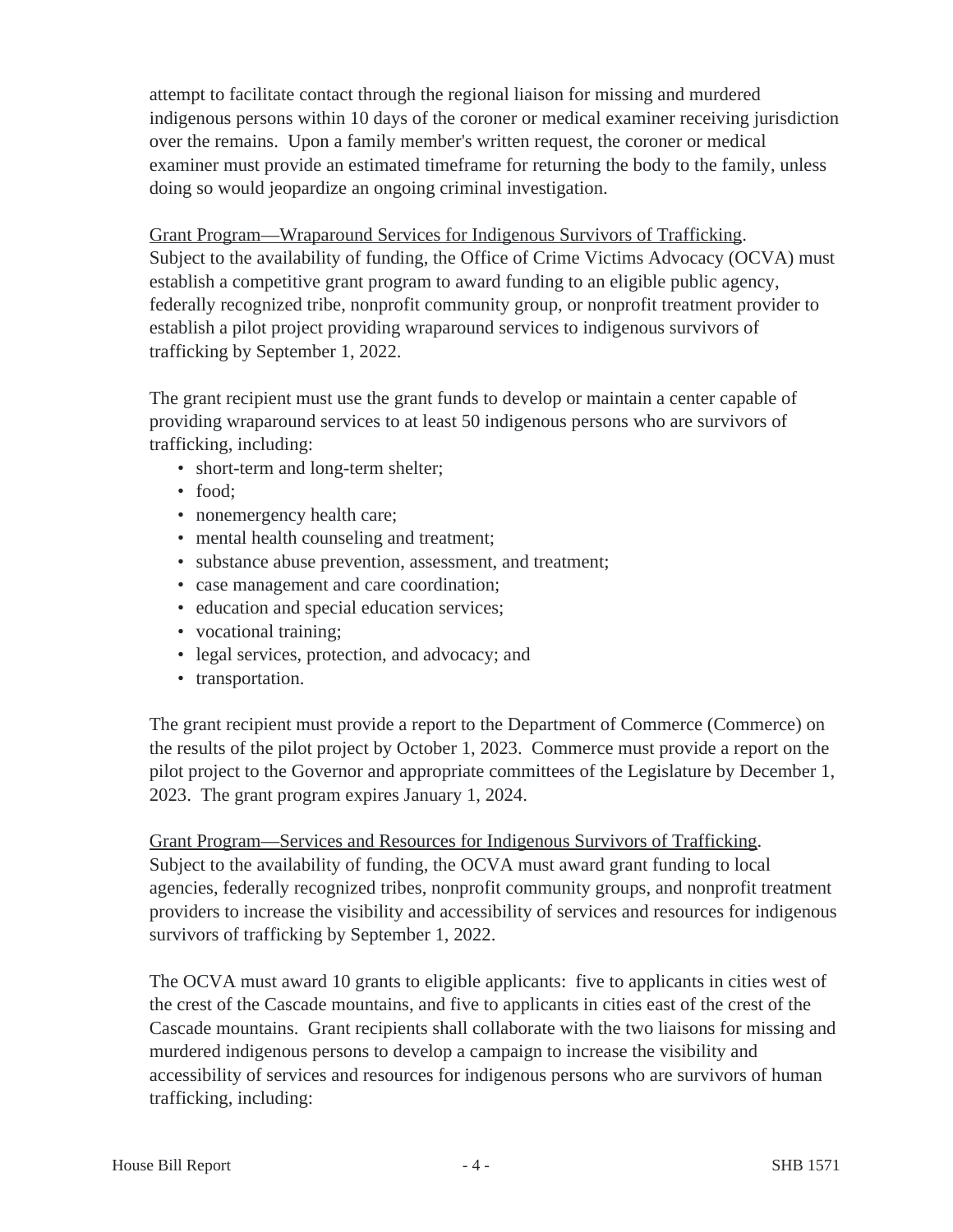- development of methods to help convey information discreetly and effectively, such as through the use of easily recognizable logos and symbols;
- increased signage for relevant antitrafficking hotlines in frequently visited areas, such as truck stops, gas stations, and hotels; and
- increased online promotion.

Grant recipients must provide a report to Commerce on the results of their campaigns by October 1, 2023. Commerce must provide a report on the pilot project to the Governor and appropriate committees of the Legislature by December 1, 2023. The grant program expires January 1, 2024.

## Missing Persons in Jail.

Upon knowledge from the National Crime Information Center, the Washington State Crime Information Center, or similar or subsequent authority, that a person who is the subject of a missing person's report is in custody or being released from custody at a jail, the jail must notify the agency of original jurisdiction for the missing person's report.

**Appropriation:** None.

**Fiscal Note:** Available.

**Effective Date:** The bill takes effect 90 days after adjournment of the session in which the bill is passed.

## **Staff Summary of Public Testimony (Public Safety):**

(In support) The groundwork for this bill has been laid over the past several years. The Legislature previously established two tribal liaison positions that serve in the Washington State Patrol (WSP) and help to connect communities to resources to recover missing indigenous persons. There is a widespread movement across the United States to support additional legislation to aid in recovering missing indigenous persons. It was important to have conversations with affected tribes across Washington state to hear their experiences directly. Families of missing indigenous persons are often left to conduct searches on their own without support. Those communities have experienced many heartbreaking, tragic events that never should have happened. Although work on this bill was started in recognition of missing and murdered indigenous women, the bill is now inclusive of all indigenous persons.

This bill will honor and respect indigenous cultural practices while ensuring that crime scenes remain intact, create an alert system to enable families and communities to find their loved ones faster, facilitate education and awareness on issues impacting indigenous persons, combat human trafficking, and provide comprehensive services to survivors of human trafficking. The missing indigenous person advisory notice could be made more effective if families were able to directly request the advisory notice for their loved ones.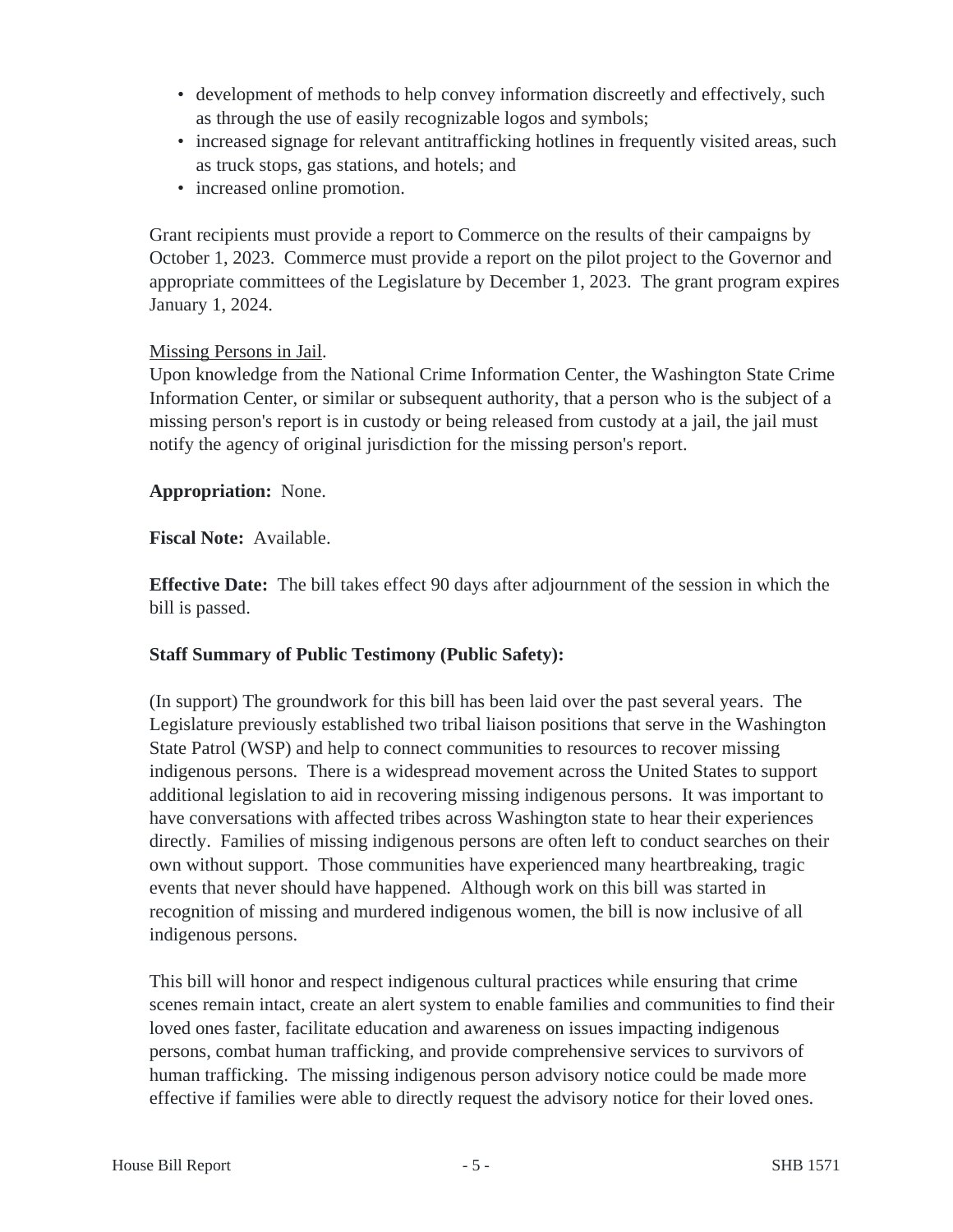Fewer than a dozen missing indigenous persons are reported in the WSP's clearinghouse. Indigenous practices should also be better integrated with mainstream social services, and the link between commercial sexual exploitation and human trafficking should be clearly highlighted. It is time for Washington to honor its agreements and fulfill its responsibilities to local tribes by bringing missing indigenous persons home.

## (Opposed) None.

(Other) The provision related to monitoring jail bookings for missing persons is wellintended, but utilizing the National Crime Information Center and the Washington State Crime Information Center to determine when a missing person enters or leaves custody would be more efficient than only utilizing information from the Jail Booking and Reporting System. The provision that affords families and affected tribes the opportunity to visit the remains of a loved one at the scene of a fatality could be improved by granting discretion to disturb the scene if deemed necessary for safety concerns. Cross-cultural training for law enforcement is imperative, but the WSP's tribal liaisons should not be the only collaborators in developing training. County coroners should remain responsible for contacting the families of deceased persons, rather than shifting responsibility to WSP's tribal liaisons.

## **Staff Summary of Public Testimony (Appropriations):**

(In support) This bill will address the decades-long problem of missing and murdered Indigenous women and people (MMIW). Indigenous women are disproportionately likely to be reported as missing compared to the rest of the state's population. This bill will establish tools for finding missing persons and providing treatment so they can recover from their experiences. Missing persons, especially those who are victims of commercial sexual exploitation, need counseling and other safety net services to recover. In addition, this bill will help families with accessing the remains of their loved ones and improve coordination among law enforcement agencies. In addition to serving reservation residents, help will also be provided to indigenous persons who do not live on reservations or who are members of tribes whose reservations are not located in Washington.

Tribal members advocate for encouraging the state to access a variety of federal resources that are now available to address the MMIW issue. There are other improvements that can be made to solve this issue. Tribal police departments need dedicated investigators for MMIW cases. Tribes need their own resources to tackle the issue. Local law enforcement and nontribal members of tribal police departments also need specialized training. Tribes will assist the other residents of the state in protecting their loved ones. However, they also need help protecting their own missing loved ones.

## (Opposed) None.

**Persons Testifying (Public Safety):** (In support) Representative Gina Mosbrucker, prime